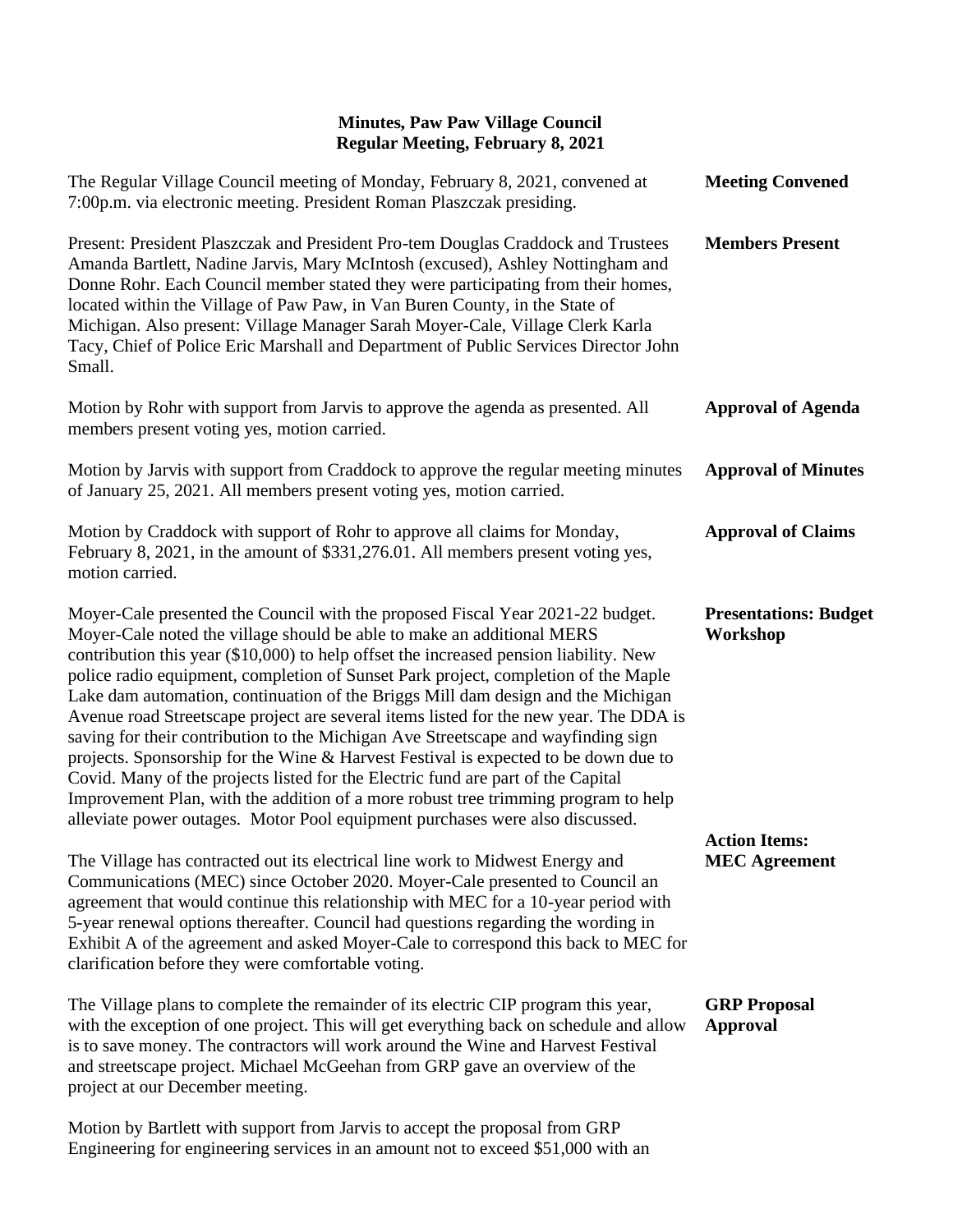adjustment to the timeline. Roll call vote; Bartlett, Jarvis, Plaszczak, Nottingham, Rohr and Craddock voting yes, motion carried

| This is an annual resolution that is required to exempt ourselves from the<br>requirements of PA 152 which limits the pension and health care offerings of the<br>village. This is required to maintain our level of benefits which we offer our<br>employees and to comply with state law.                  | <b>Resolution 21-02 PA</b><br><b>152 Exemption</b>                      |
|--------------------------------------------------------------------------------------------------------------------------------------------------------------------------------------------------------------------------------------------------------------------------------------------------------------|-------------------------------------------------------------------------|
| Motion by Rohr with support from Jarvis to approve Resolution 21-02 to comply with<br>PA 152 by exercising the village's right to exempt itself from the requirements of the<br>act. Roll call vote; Craddock, Rohr, Nottingham, Plaszczak, Jarvis, Bartlett voting<br>yes, motion carried.                  |                                                                         |
| Motion by Bartlett with support from Rohr to schedule a public hearing to accept<br>public comments on the proposed Fiscal Year 2021-2022 Budget on February<br>22,2021 at 7:00pm via electronic means in compliance with the Michigan Open<br>Meetings Act. All members present voting yes, motion carried. | <b>Schedule Budget</b><br><b>Public Hearing</b>                         |
| Motion by Rohr with support from Craddock to approve the use of village sidewalks<br>for the Wings of God Pledge for Pearls campaign on June 18 <sup>th</sup> and 19 <sup>th</sup> from 8am-<br>1pm. All members present voting yes, motion carried                                                          | <b>Pledge for Pearls</b><br><b>Campaign Approval</b>                    |
| The Village anticipates increasing water/sewer rates by 4% overall. The rates will also<br>be distributed by equivalency ratios. These ratios help to evenly distribute the charges<br>over residential and business customers, with larger businesses carrying more of their<br>share.                      | <b>Non-Action Items:</b><br><b>Water/Sewer</b><br><b>Proposed Rates</b> |
| Rohr reported the Finance Committee discussed finalizing the PD contract<br>negotiations and a retirement plan for the new DPS Deputy Director position.                                                                                                                                                     | <b>Committee Meetings</b><br>and Reports<br><b>Finance and Admin</b>    |
| No Report.                                                                                                                                                                                                                                                                                                   | <b>Public Services</b>                                                  |
| Jarvis reported the Parks and Rec Committee discussed the installation of electronic<br>locks for the Tyler Field restrooms, inspection problems at Kid's Paradise, obtaining<br>bids for mowing and updates on the new Sunset Park restrooms.                                                               | <b>Parks and Rec</b>                                                    |
| No Report.                                                                                                                                                                                                                                                                                                   |                                                                         |
| No Report.                                                                                                                                                                                                                                                                                                   | <b>DDA</b>                                                              |
| No Report.                                                                                                                                                                                                                                                                                                   | <b>Economic Develop</b>                                                 |
| Craddock reports the Fire Board will be meeting in the next several weeks for the new<br>fire building.                                                                                                                                                                                                      | <b>Farmers Market</b>                                                   |
|                                                                                                                                                                                                                                                                                                              | <b>Fire Board</b>                                                       |
| No Report.                                                                                                                                                                                                                                                                                                   |                                                                         |
| No Report.                                                                                                                                                                                                                                                                                                   | <b>Historical Committee</b>                                             |